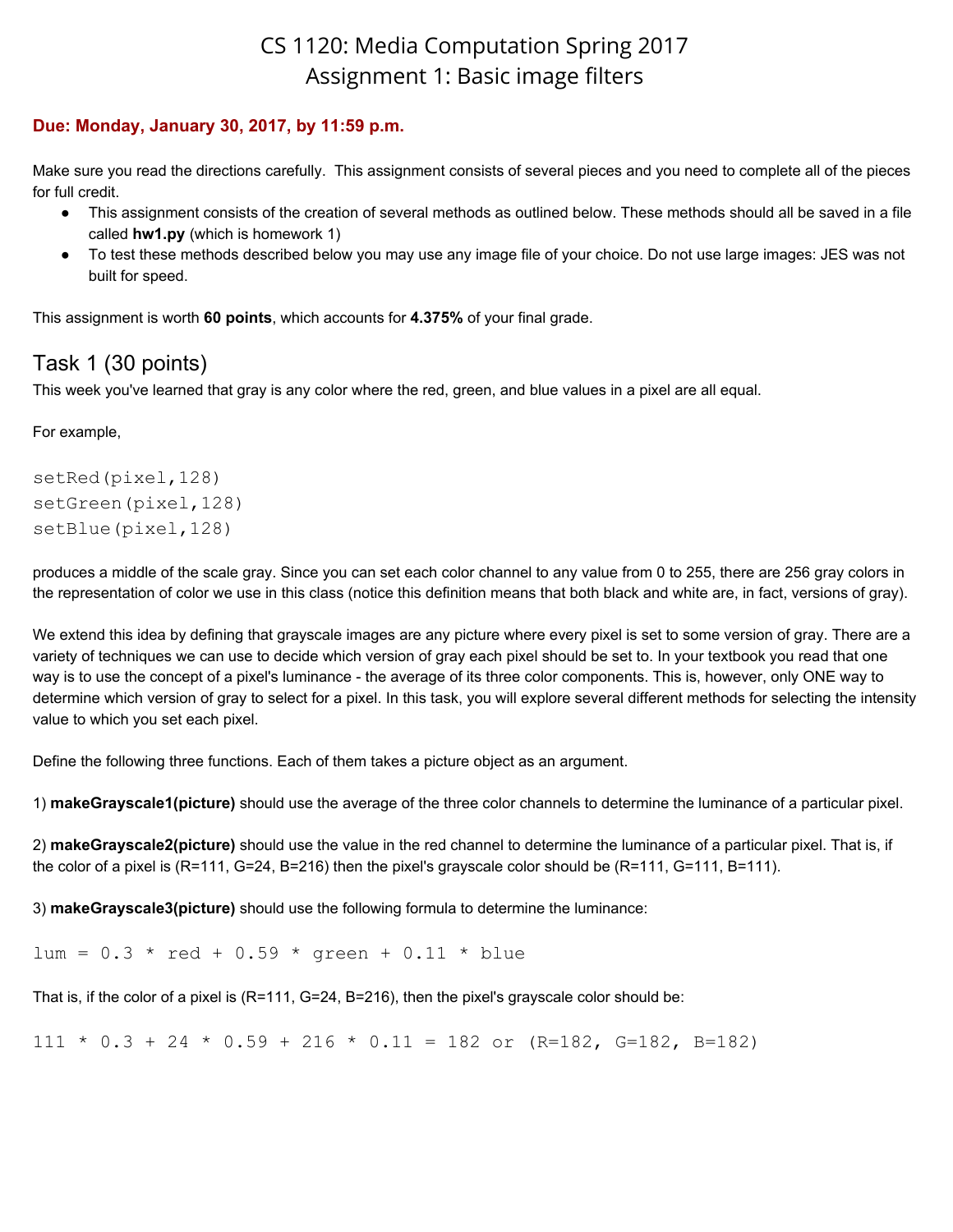### Task 2 (10 points)

If you think of "old fashioned" photographs like cowboy photos from the American West of the 1800s, you probably don't actually think about grayscale photos but instead you think of sepia-toned photos. Sepia tone was a printing technique that gave photos a sort of yellowish color rather than gray.

For example, here is the same photo in color, grayscale, and sepia-toned:



color version and the sepia-toned version sepia-toned version sepia-toned version

Using these color values [referenced on wikipedia](http://en.wikipedia.org/wiki/Sepia_tone) create a method called makeSepiaTone() which takes a picture as a parameter and converts that photo to sepia tone.

newRed =  $(R * 0.393 + G * 0.769 + B * 0.189)$ newGreen =  $(R * 0.349 + G * 0.686 + B * 0.168)$ newBlue =  $(R * 0.272 + G * 0.534 + B * 0.131)$ 

NOTE: If you look at this closely you will see that this formula does not always produce "valid" results. That is, it will produce RGB values greater than 255 if the original color is close to white.

For example, if my color was (R=250, G=248, B=239) then the formula above would produce a NEW red value of

newRed =  $(250 \times 0.393 + 248 \times 0.769 + 239 \times 0.189)$ newRed = 98.25 + 190.712 + 45.171 newRed = 334.133

If you use setRed(pixel,334) then JES will automatically change any values greater than 255 to 255 (it will also set any values less than zero to zero, but that won't happen here.)

Finally, please note that your textbook contains a program for Sepia much later in the book. This version has absolutely nothing to do with your task in this assignment. Using the code from the book will result in an automatic score of zero for this assignment.